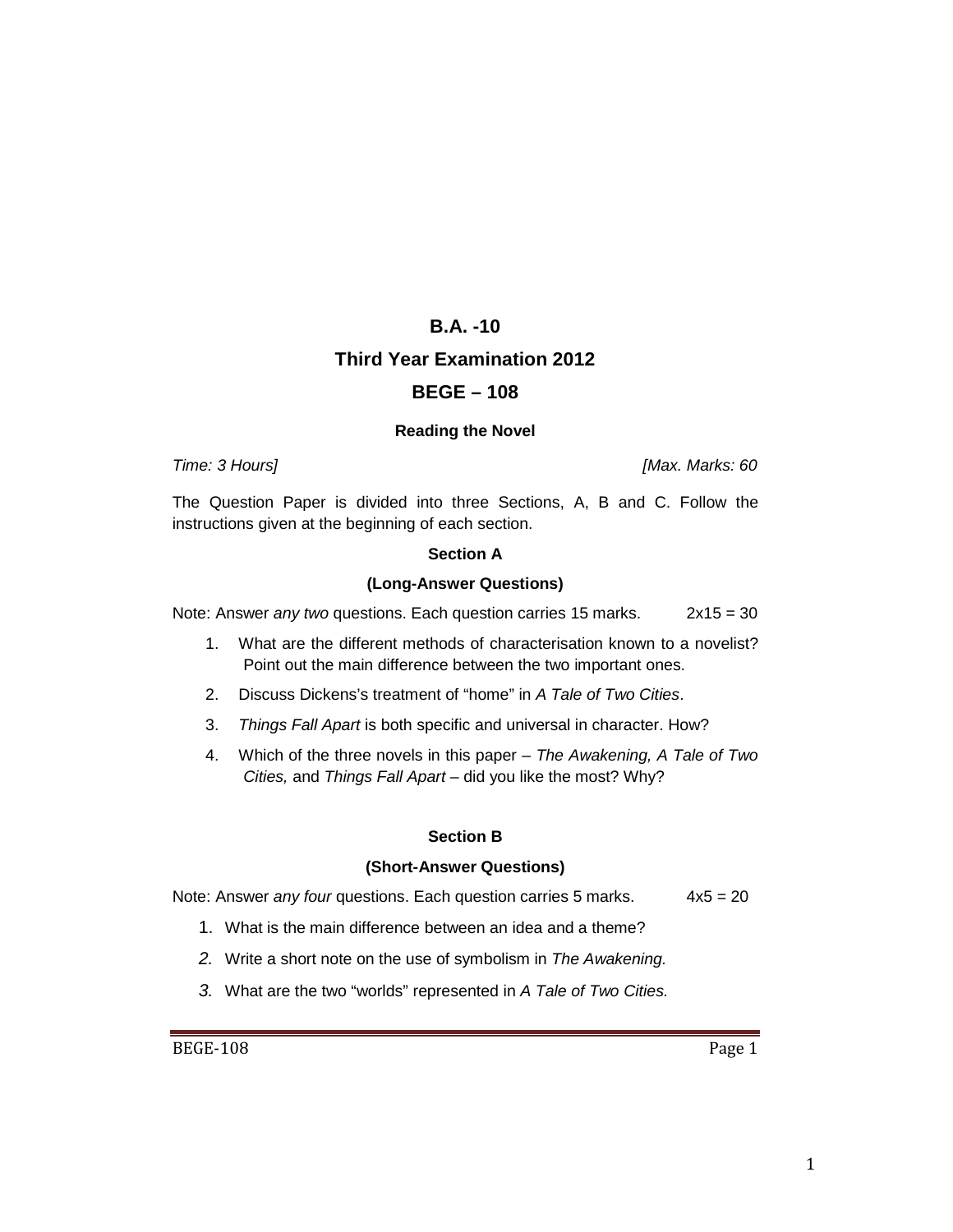- 4. Write a short note on Dickens's humanism.
- 5. Why was Okonkwo ashamed of his father Unoka?
- 6. Why does Achebe call himself an 'ancient worshipper'?
- 7. What does the term 'diaspora' mean?
- 8. what is the theme in The Awakening?

### **Section C**

# **Objective Questions (Compulsory)**

Answer all questions. Each question carries 01 mark.

 $10x1 = 10$ 

Write True/False against the following:

- 1. The Awakening is the story of a twenty eight year old Creole woman living in New York.
- 2. A Tale of Two Cities begins with Jarvis Lorry embarking on a strange mission.
- 3. The depiction of poverty in A Tale of Two Cities is not realistic.
- 4. Things Fall Apart is the third novel written by Chinua Achebe.
- 5. Bankim Chandra Chatterjee was the first Indian novelist to write in English.

Choose the correct alternative:

- 6. Creoles descended from
	- a. The French
	- b. The British
	- c. The Native American
	- d. None of the above

BEGE-108 Page 2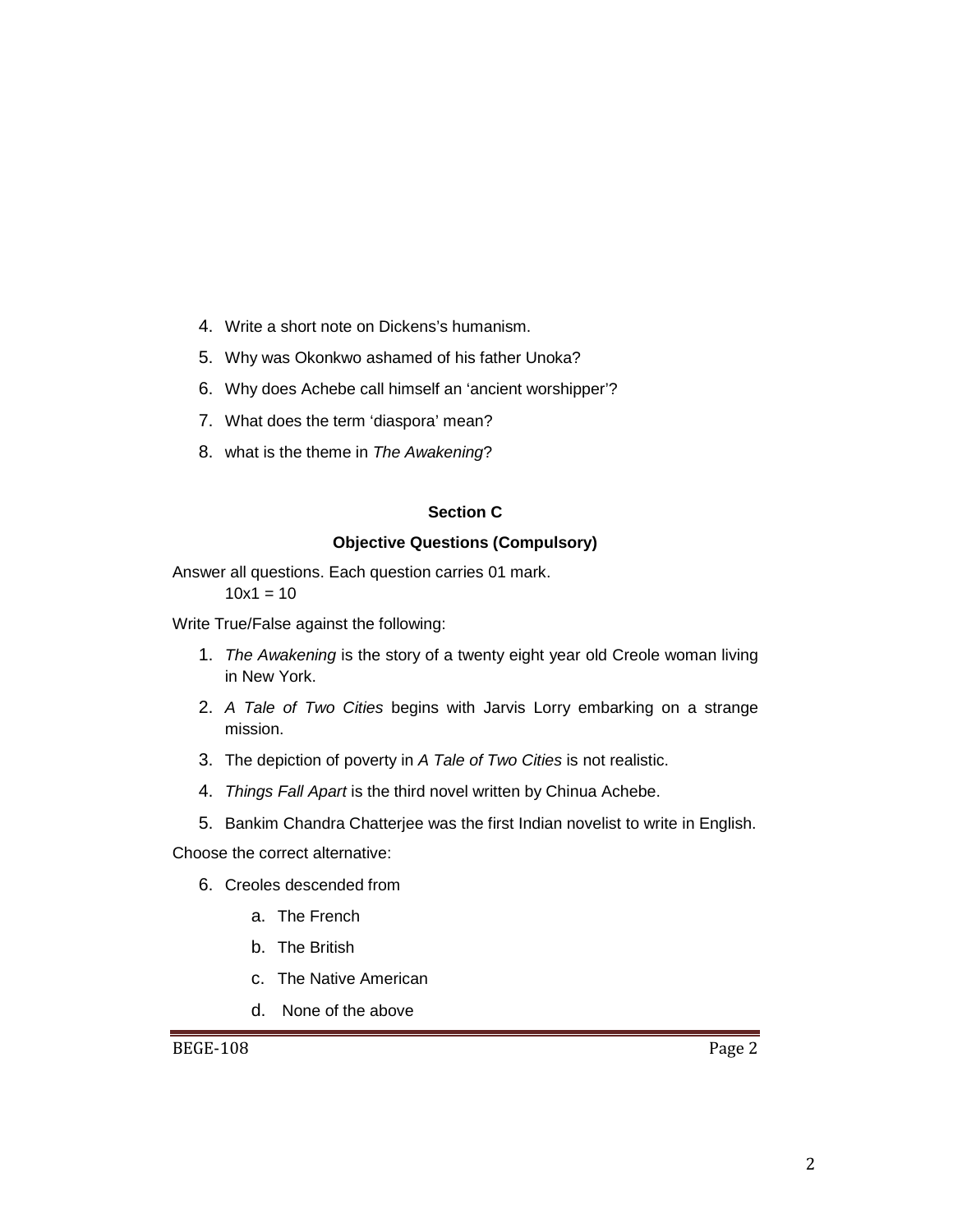- 7. The two narrative lines adopted in A Tale of Two Cities are
	- a. The personal and the psychological
	- b. The personal and the political
	- c. The political and the psychoanalytical
	- d. None of the above
- 8. Which one of the following is not a major ethnic group in Nigeria?
	- a. The Bordo
	- b. The Hausa
	- c. The Fulani
	- d. The Yoruba
- 9. Which one of the following is not a book written by Achebe?
	- a. Things Fall Apart
	- b. No Longer at Ease
	- c. On the River Nile
	- d. Arrow of God
- 10. Which one of the following was the first Indian novel written in English?
	- a. The Home and the World
	- b. Rajmohan's Wife
	- c. The Slave Girl of Agra
	- d. Bianca

\*\*\*\*\*\*\*\*\*\*\*\*\*\*\*\*\*\*\*\*\*\*\*\*\*\*

**BEGE-108** 

Page 3